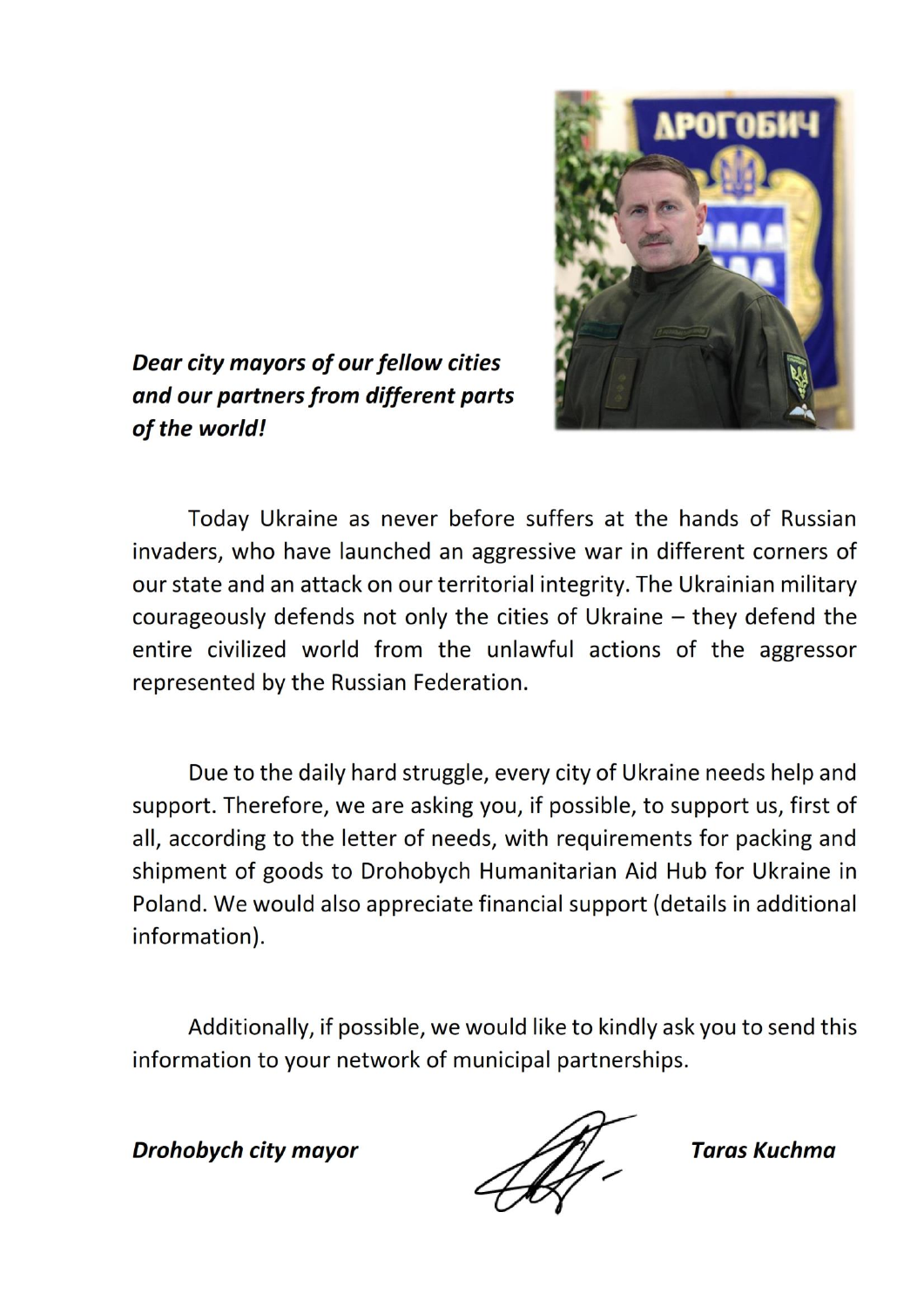*Enclosure*

### **List of needs to maintain Ukrainian army**

- 1. Collimator scopes;
- 2. Telescopic sights;
- 3. Night-vision devices;
- 4. Thermal imaging scopes;
- 5. Thermovisors;
- 6. Individual Integrated Fighting Systems;
- 7. Generators 5-50 kW;
- 8. Сhainsaws;
- 9. Karimats;
- 10. Sleeping bags;
- 11. Field rations (long-term storage products);
- 12. Cars (SUVs, cars with high ground clearance and good crosscountry ability);
	- 13. Body armors;
	- 14. Radios;
	- 15. Binoculars;
	- 16. Helmets;
	- 17. Animal feed.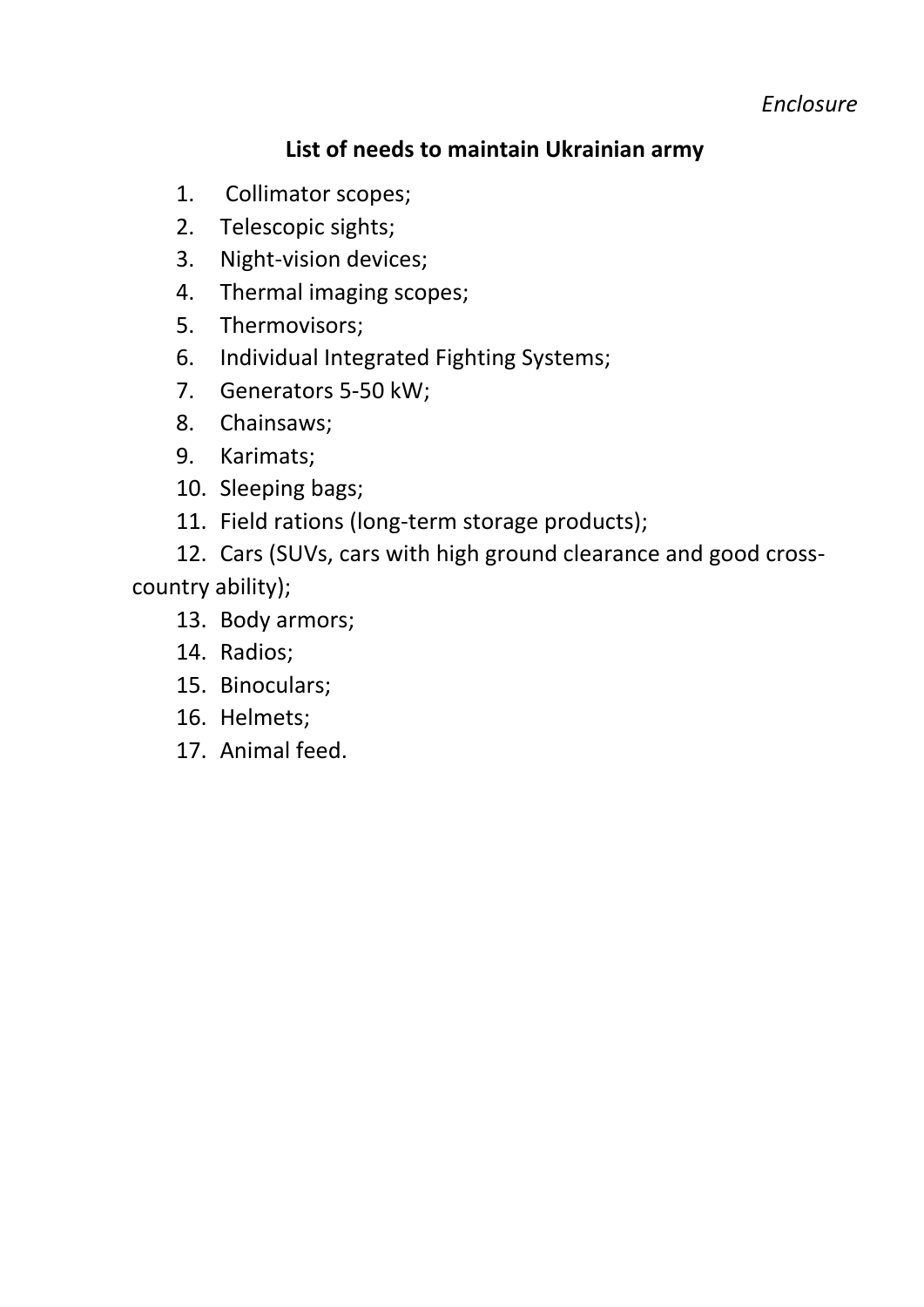# **List of medical and humanitarian needs**

- 1. Hypotensive medications;
- 2. Broad-spectrum antibiotics (adults and children);
- 3. Painkillers (pills and injectables);
- 4. Non-steroidal anti-inflammatory drugs (adults and children);
- 5. Sugar-lowering pills;
- 6. Insulin preparations (short- and long-acting);
- 7. Hemacon;
- 8. Anti-allergic anti sensitizing drugs;
- 9. Sedatives;
- 10. Preparations of cardiac nitrates;
- 11. Sorbents;
- 12. Hypoacidity drugs;
- 13. Antiseptics;
- 14. Bandaging materials;
- 15. Local painkillers;
- 16. First aid kits;
- 17. Bleeding tourniquets.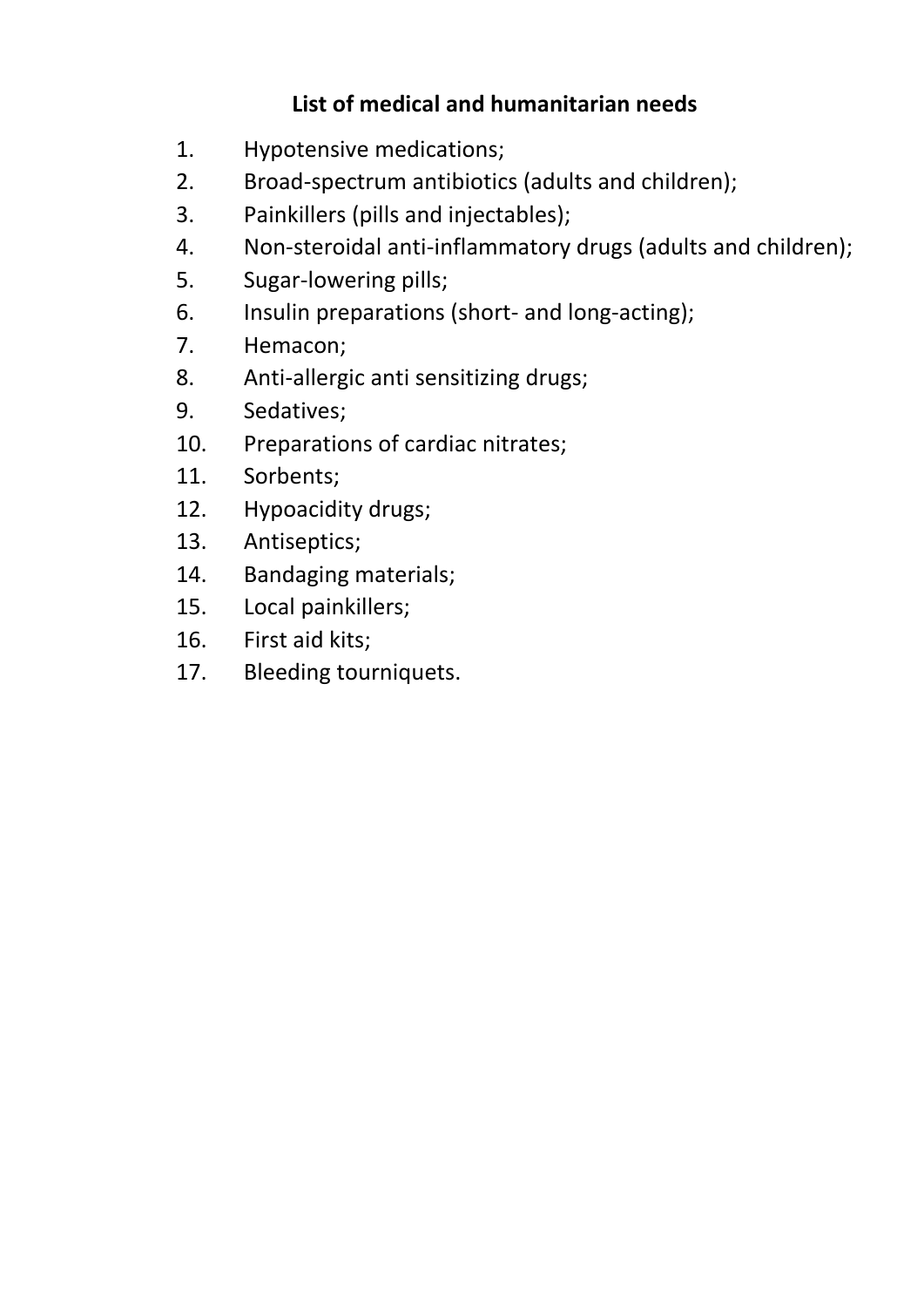## **Packaging requirements for humanitarian aid consignments**

1. All shipments must be placed on pallets and securely packed.

2. All shipments must have bills of lading or invoices or a list of the goods.

3 Each pallet must be labeled with the load and the number of pieces per pallet.

4. If the cargo has a specific addressee in Ukraine, the consignee must be indicated on the invoice or list of the goods and on each pallet.

5. For the addressee in Ukraine, the address, contact telephone number, e-mail and, if possible, a contact person must be indicated.

#### *Address of the logistics warehouse in the EU*

Drohobych Humanitarian Aid Hub for Ukraine in Poland Warehouse address: GREINPLAST Warehouse Stefana Batorego str. 22A https://goo.gl/maps/eQBgyjchpwTMBRJr6

Contact: Pawel Chomik tel. +48 606 88 99 46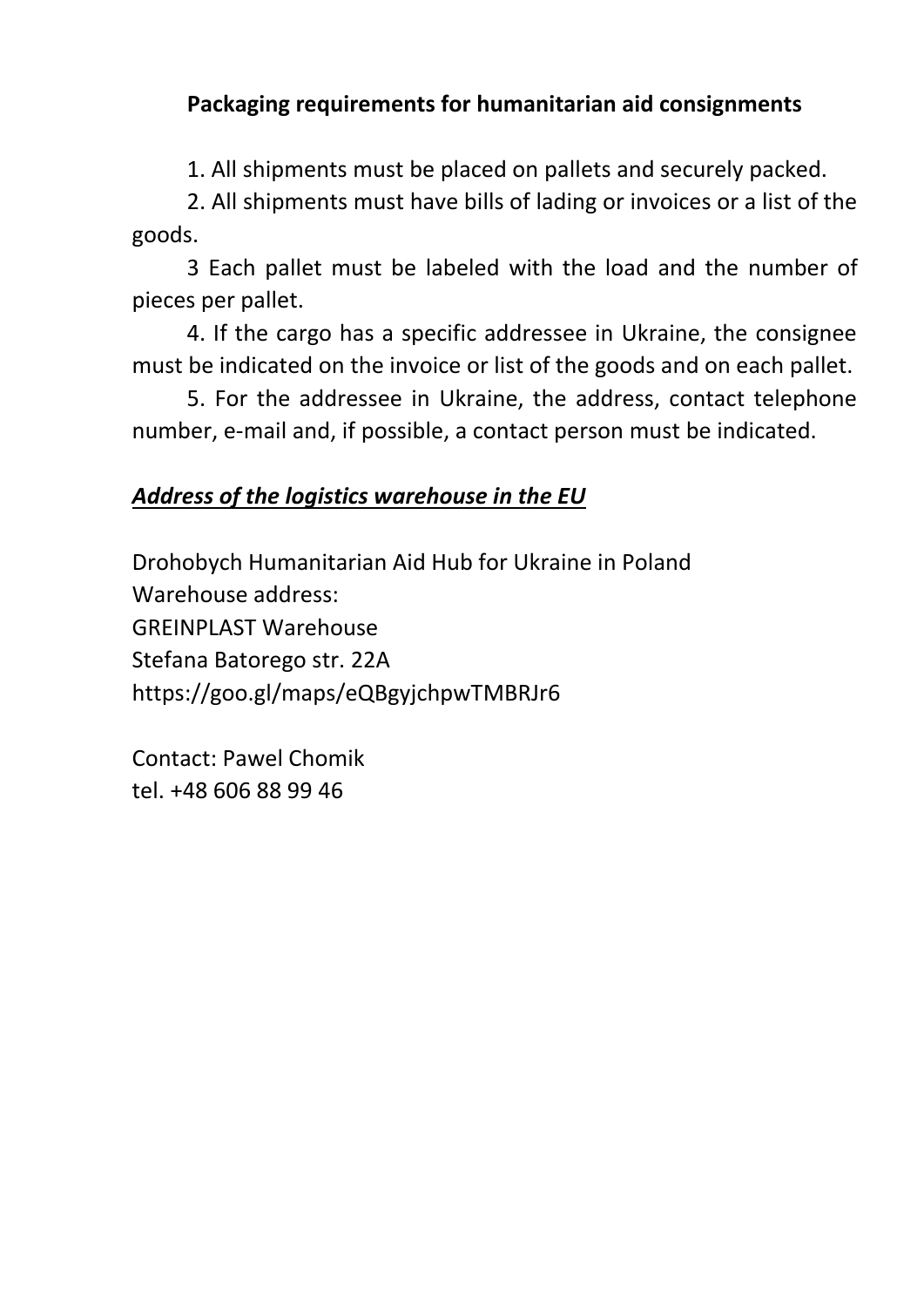### **Requisites for providing financial support**

Please send financial support to the accounts of Communal institution Institute of Drohobych Drohobych City Council with the purpose of payment "*Charity contribution in support of Ukraine*".





Institution Register code: 37672574 Bank: JSC CB "PRIVATBANK" Bank Register code: 14360570 Bank code: 305299

Institution name: Communal Institution Institute of ■ Drohobych Drohobych City Council Account: UA543052990000026009001011218



Bank SWIFT Code: PBANUA2X

Company Name: Institute of Drohobych IBAN Code: UA163052990000026008001022800 Name of the bank: JSC CB "PRIVATBANK", 1D HRUSHEVSKOHO STR., KYIV, 01001, UKRAINE Company address: UA 82100 Lviv Drohobych Drohobych city Rynok Square 1

### *Correspondent banks*

| Account in the correspondent bank:             | 400886700401              |
|------------------------------------------------|---------------------------|
| SWIFT Code of the correspondent bank: COBADEFF |                           |
| Correspondent bank:                            | Commerzbank AG, Frankfurt |
|                                                | am Main, Germany          |

| Account in the correspondent bank:             | 6231605145               |
|------------------------------------------------|--------------------------|
| SWIFT Code of the correspondent bank: CHASDEFX |                          |
| Correspondent bank:                            | J.P.MORGAN AG, FRANKFURT |
|                                                | AM MAIN, GERMANY         |